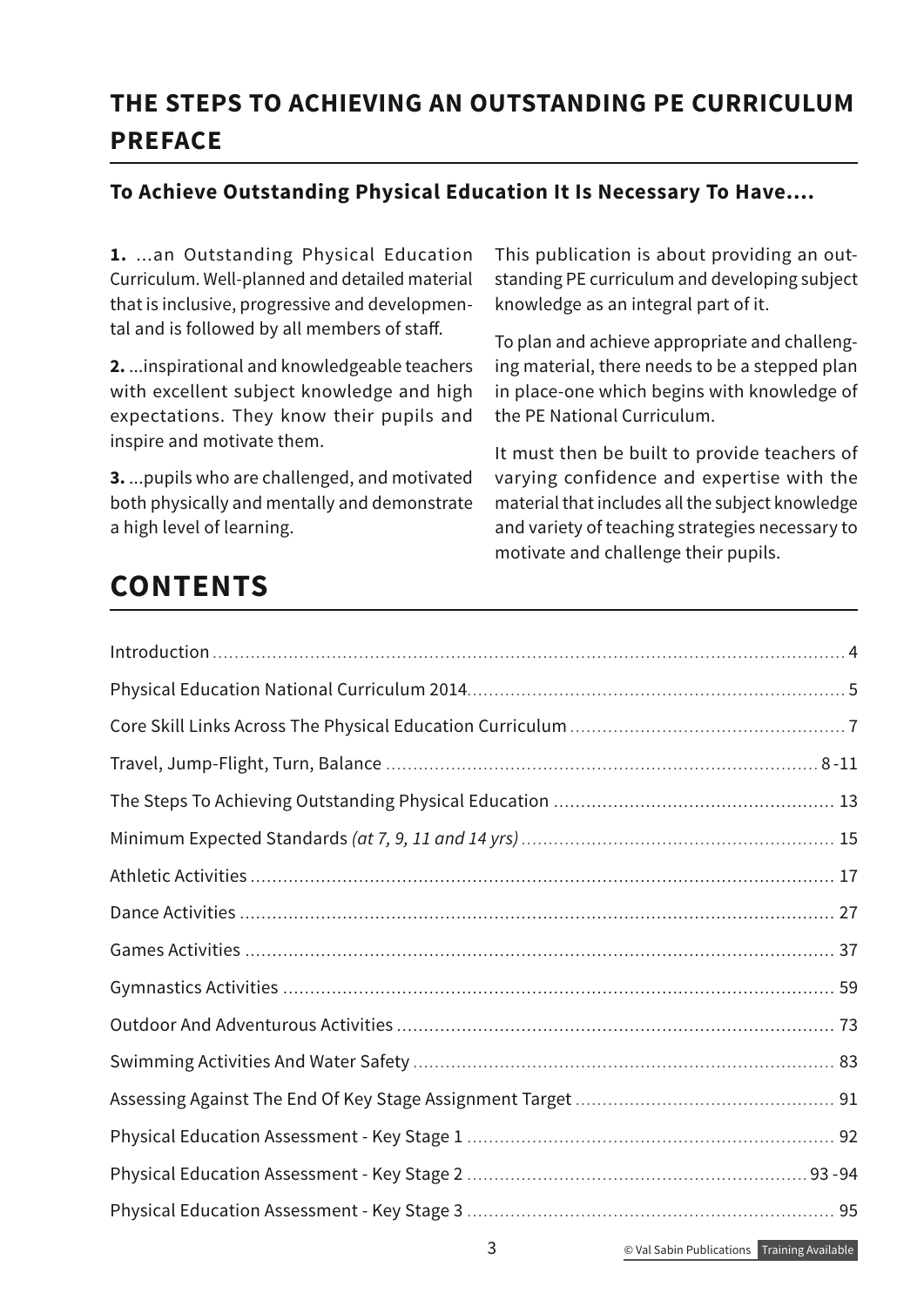#### **Games**

- ʶ **Feet** The five basic jumps
	- $2 2$
	- $2 1$
	- 1-2
	- 1-same
	- 1-other
- ʶ In different **directions** e.g. netball/basketball/volleyball.
- In different game contexts.
- ʶ Jump within a **pattern of movement** as in a lay-up shot.
- ʶ **Jump to receive/send/ intercept/keep goal/wicket keep** or outwit opponents.
- **Jump to score points** through a basket in basketball, jump to catch; to rebound for defence or attack, jump to smash in badminton.
- **Individually/within a team.**
- **Group** assisted jump rugby.

## **Gymnastics**

- **Feet** the five basic jumps
	- $2-2$
- $2 1$
- 1-2
- 1-same
- 1-other
- ʶ **Flight using hands and feet** *(e.g. vaulting.)*
- ʶ Different **body shapes** and **turning** in different directions.
- ʶ **As part of a sequence** of movements/skills requiring accurate repetition.
- ʶ **With a partner** in different relationships.
- ʶ **With a group** in different relationship.
- ʶ **Onto/from/over apparatus.**
	- ʶ **Whilst using apparatus** clubs, skipping rope, hoop, ball and ribbon in rhythmic gymnastics. **Sending/ receiving/travelling with**.
	- ʶ 2-2 in trampolining routines and **on**
	- **and from different body parts.**

### **Dance**

**Feet** -The five basic jumps

- $2 2$
- 2-1
- $1 2$
- 1-same
- 1-other
- ʶ **Different body shapes** and **turning**.
- ʶ **As part of dance phrases** and dances which explore and communicate ideas.
- ʶ **With a partner** in different relationships.
- ʶ **With a group** in different relationships and group shapes.
- ʶ **Flight using hands and feet.**
- ʶ **Assisted flight in 2's** and groups.
- ʶ **Jumps when holding/using props**.
- ʶ Jump when **sending and receiving** props.

# **JUMPING & FLIGHT IN THE CURRICULUM**

#### **Athletics**

- ʶ **Feet** The five basic jumps 2-2, 2-1, 1-2, 1-same 1-other.
- ʶ **Onto different body parts** in high jump.
- ʶ **To jump for maximum performance.**
- ʶ Jump as **long** as possible and as **high** as possible.
- ʶ In **combination** to jump as **far** as possible *(triple jump).*
- ʶ **With developed technique** to run over hurdles as quickly as possible.
- **With a pole** to jump as **high** as possible.
- ʶ **Individually**-personal best or in competition with others or **as part of a team** against another team.
- As part of an **endurance** activity – e.g. steeplechase.
- ʶ Technique and accurate replication is necessary.

#### **Outdoor & Adventurous**

- ʶ **Feet** The five
- basic jumps
- $2 2$
- $2 1$
- 1-2
- 1-same
- 1-other
- **On feet** to negotiate obstacles e.g.
- jumping a stream.
- ʶ **On hands and feet** e.g. gate vault.
- ʶ **As appropriate in different tasks**/ expedition/ adventure situations.
- ʶ **Individually or in a team** to identify and solve problems and overcome challenges safely and efficiently.

### **Swimming**

- ʶ **Feet** 1-2 feet as in a springboard approach for a dive.
- ʶ 1-1 stride action as in shallow water entry for life-saving.
- ʶ 2 feet 2 feet jumping into the water showing
- ʶ **Different body shapes** before entry.
- ʶ **Bouncing patterns** used in aqua-aerobics.
- ʶ **Flight from feet to hands** as in a dive; accurate replications is necessary.
- ʶ Driving hard with legs to rise from the water to **send/receive** a ball in water polo.
- ʶ Identify and **solve the problem of entry** for both personal survival and lifesaving situations.

### **Fitness & Health**

- ʶ **Feet** The five
- basic jumps
- 2-2
- $2 1$
- $1-2$ 1-same
- 1-other
- ʶ **Specific jump**
- **techniques** as in karate.
- **Exercising** safely and effectively as in aerobics and rebound activities.
- ʶ **Bouncing patterns** as used in aerobics.
- ʶ **Individually**.
- ʶ **In a group** bound together by rhythm.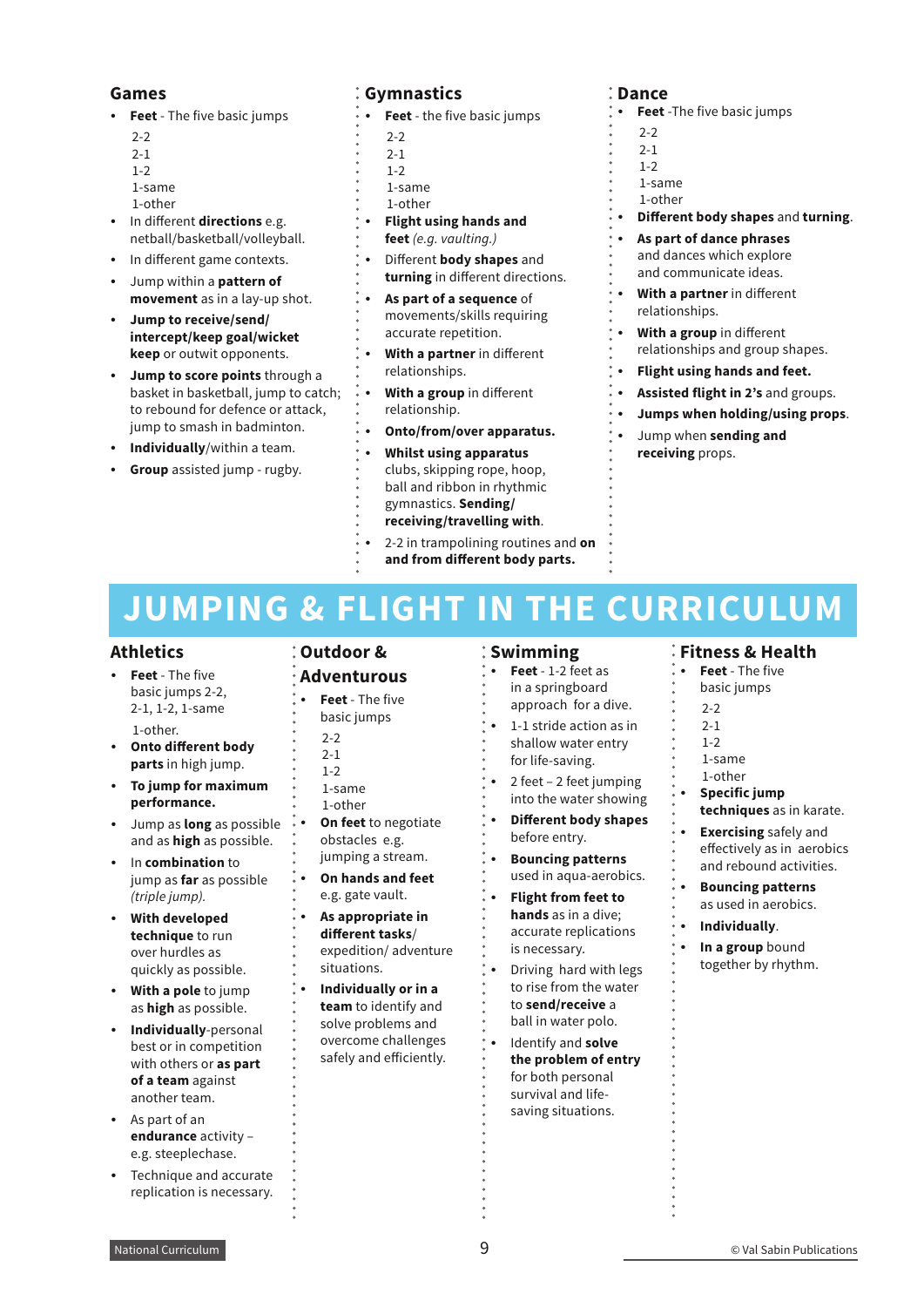## **DANCE YEARS 3 & 4 - MINIMUM EXPECTED STANDARDS**

### **1. FOCUS ON:- ACQUIRING AND DEVELOPING SKILLS Most children should be able to:-**

- **a.** Respond to a range of stimuli-understand that the ideas initiated by the stimulus can be translated into movement *(symbolic)*; discuss those ideas initiated by the stimulus and suggest appropriate movement for exploration; display confidence in improving and exploring those initial ideas.
- **b.** Perform the basic dance actions with greater control, fluency and co-ordination-demonstrate combinations of movement using whole body and body parts; display a clarity within the movement with attention to clear body shape, extension, balance and footwork.
- **c.** Perform with expression-show the ability to perform with a sense of phrasing, rhythmically and musically; display the appropriate dynamics to colour the movement phrases to ensure mood and feeling.
- **d.** Copy and perform movements/rhythmic patternsdemonstrate the ability to perform simple dances which have a clear beginning, middle and end; show a range of different rhythmic/movement patters from different times, places and cultures; show ways of performing these patters in different group formations; understand the value of different formations-social/historical/cultural context.

- **3. FOCUS ON:- EVALUATE AND IMPROVE Most children should be able to:-**
- ance<br>ngs. **a.** Observe each other and themselves dancing in order to-understand how dance communicates moods, ideas and feelings.
- **b.** Demonstrate a range of descriptive language when talking about dance in order to identify and describe.
- **c.** Display the confidence to include personal responses.

# A B **2. FOCUS ON:- SELECTING AND APPLYING SKILLS AND COMPOSITIONAL IDEAS. Most children should be able to:-**

- **a.** Know how to begin to develop movement.
- **b.** Demonstrate the ability to choose the movements which reflect the dance idea.
- **c.** Demonstrate how to develop a movement using repetition and variation using space, time and weight changes.
- **d.** Display how to link movements together in a logical sequence *(transitional movement.)*
- **e.** Show the ability to use simple compositional devices, unison, canon, repetition, variation; shape the movement into phrases/sections or a whole dance with a simple structure.

## **4. FOCUS ON:- FITNESS AND HEALTH Most children should be able to:-**

**a.** Recognise that dance is a good activity for health and well-being.

<u> 1999 - Paris Paris III, martin a fila</u>

- ty<br>nelp<br>next **b.** Explain that their dance lessons will help them to improve their health and support them feeling good about themselves.
- **c.** Understand that dance will help to mobilise their joints, increase their muscle flexibility and strength.
- **d.** Know that dance will help to develop their stamina.
- **e.** Demonstrate some "getting ready" and "ending" activities for a dance lesson.

Programme Of Study. Perform dances using a range of movement patterns.

and a straight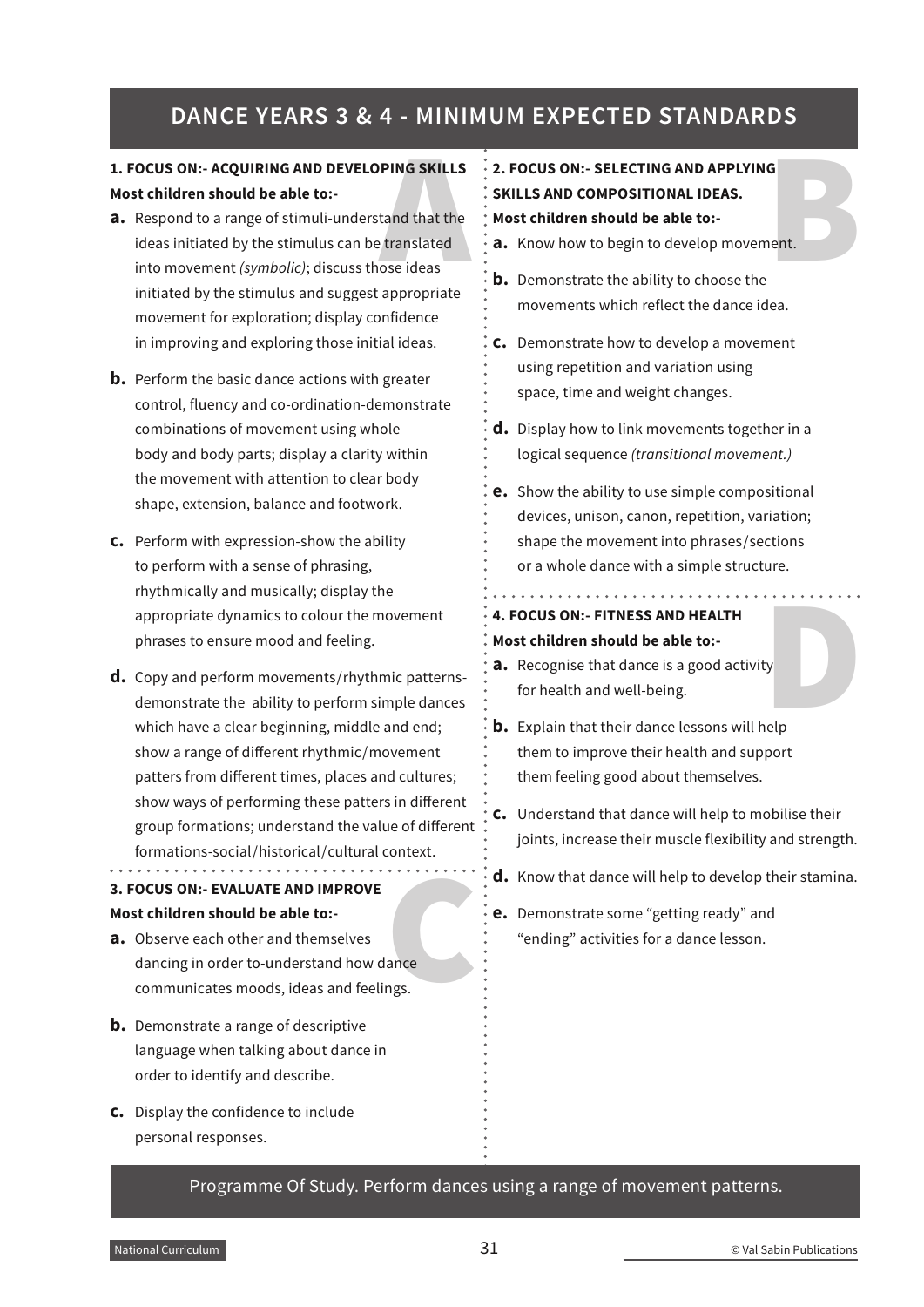## **GYMNASTICS**

### *(These expectations relate to the appropriate attainment target)*

### **By the age of 14 years** *(end of year 9)* **most pupils will be able to:-**

- **1 Adapt, refine and perform a range of skills, actions and agilities in a specific gymnastic style showing precision, control and fluency.**
	- Perform a range of skills, agilities and movement phrases with precision, tension and extension in the chosen style; Olympic, rhythmic, sports acrobatics, formal, informal etc.
	- Perform with confidence individually, in twos, threes or groups and show good control of their bodies.
	- ʶ Co-operate in groups, develop timing and the ability to be reliable supporters.
	- ʶ Thoroughly understand principles and safe practice involved in carrying, sitting and using apparatus and design and erect their own apparatus.
	- Use a range of apparatus and equipment in a variety of ways.

## **2 Use their knowledge of compositional principles to create more complex sequences.**

- ʶ Work imaginatively to move into and from more complex movement combinations involving twos, threes and small groups.
- ʶ Combine group and individual skills to produce and perform fluent sequences both on the floor and on the apparatus taking into account both their own and their partners' strengths and weaknesses.
- ʶ Refine, adapt and modify more complex small group skills and transfer them to apparatus retaining effective use of space and imaginative use of dynamics.
- Understand how to use compositional principles to create a wellbalanced sequence and adjust any imbalance.

## **3 Develop physical and mental capacity.**

- ʶ Develop the physical strength, stamina, speed and flexibility to match the demands of the activity.
- ʶ Demonstrate the mental determination to succeed.
- **4 Know the intentions and outcomes of planned sequences. Take the initiative to analyse their own and others' work and make decisions to improve it.**
	- ʶ Understand the task that has been set and devise and use criteria and check lists to analyse performance effectively.
	- ʶ Focus on the task and practise to improve, working collaboratively and sensitively to develop precision and quality.
	- ʶ Show an awareness of progression and know how to improve.
	- ʶ Identify strengths and weaknesses and take decisions about what to do to improve their own and others' work.
	- ʶ Give effective, sensitive and quality feedback to a partner or small group in order to improve performance.

## **5 Know how to prepare for and recover from gymnastics activities, understand the benefits of regular participation and develop positive attitudes towards exercise.**

- Understand that warm-up activities will provide more oxygen to working muscles and that gentle, static stretching *(no bouncing)* will reduce the risk of injury.
- ʶ Know the major groups of muscles and how to stretch them in preparation for gymnastic activity and be aware of the varying levels of fitness required for different gymnastic activities.
- ʶ Devise their own warm-up and cool-down routines specific to their needs.